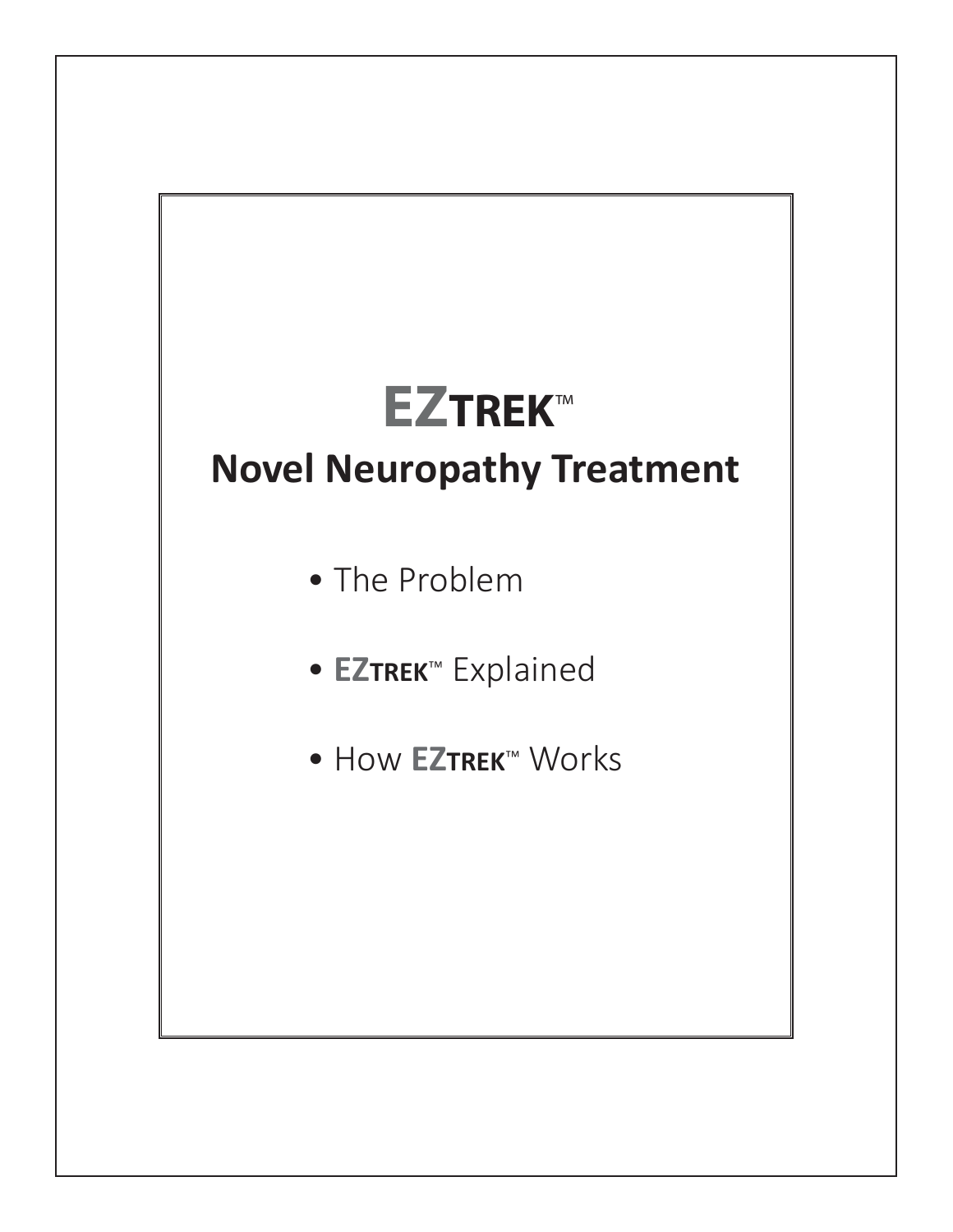

#### **The Problem: Diabetic Neuropathy Patient Statistics**

10% of Americans have diabetes and the number is increasing by 5% each year<sup>1</sup>

- 34 million Americans
- 88 million American adults approximately 1 in 3 have prediabetes

50% - 66% of diabetic adults, during their lifetime, suffer Peripheral Neuropathy — associated with: substantial morbidity including pain, foot ulcers, and lower limb amputation<sup>2</sup>

95% of all diabetics have evidence of nerve damage $3,4$ 

20% -30% of diabetic adults suffer Autonomic Neuropathy (DAN) — including: instability of cardiac rhythm and blood pressure, loss of normal control of the gastro-intestine tract, impacted control of the bladder, and impotence<sup>5</sup>

**Both** *somatic* **(sensory) nerves and** *autonomic* **nerves can be affected: - Somatic polyneuropathies include: loss of sensation, weakness, paraesthesia ("pins and needles") and pain.** 

**- Autonomic neuropathies include: instability of cardiac rhythm and blood pressure, loss of normal control of the gastro-intestine tract, impacted control of the bladder, and impotence.** 

<sup>1</sup> Kelsey, J-S, Smith, AG, "Updates in diabetic peripheral neuropathy," *F1000Research* 2016, 5(F1000 Faculty Rev):738 Last updated: 25 APR 2016; "National Diabetes Statistics Report, 2020," https://www.cdc.gov/diabetes/library/features/diabetesstat-report.html.

<sup>2</sup> Hicks, CW, Selvin, E, "Epidemiology of Peripheral Neuropathy and Lower Extremity Disease in Diabetes," *Curr Diab Rep*.; 19(10): 86. doi:10.1007/s11892-019-1212-8; Pirart J., "Diabetes mellitus and its degenerative complications: a prospective study of 4400 patients observed between 1947 and 1973," *Diabetes Care* 1978; 1(3): 168-183; Wu, J, et al., "PGE1 improves diabetic peripheral neuropathy in patients with type 2 Diabetes," *Prostaglandins & Other Lipid Mediators* 126 (2016) 24-28. <sup>3</sup> Dyck PJ, Thomas PK, Asbury AK et al (eds). Diabetic Neuropathy. Saunders, Philadelphia, 1987.

<sup>&</sup>lt;sup>4</sup> Andreani D, et al., (eds). Diabetic Complications: Early Diagnosis and Treatment. John Wiley, Chichester, 1987.

<sup>5</sup> Vinik, AI, et al., "Diabetic Autonomic Neuropathy," *Diabetes Care* 26:1553–1579, 2003.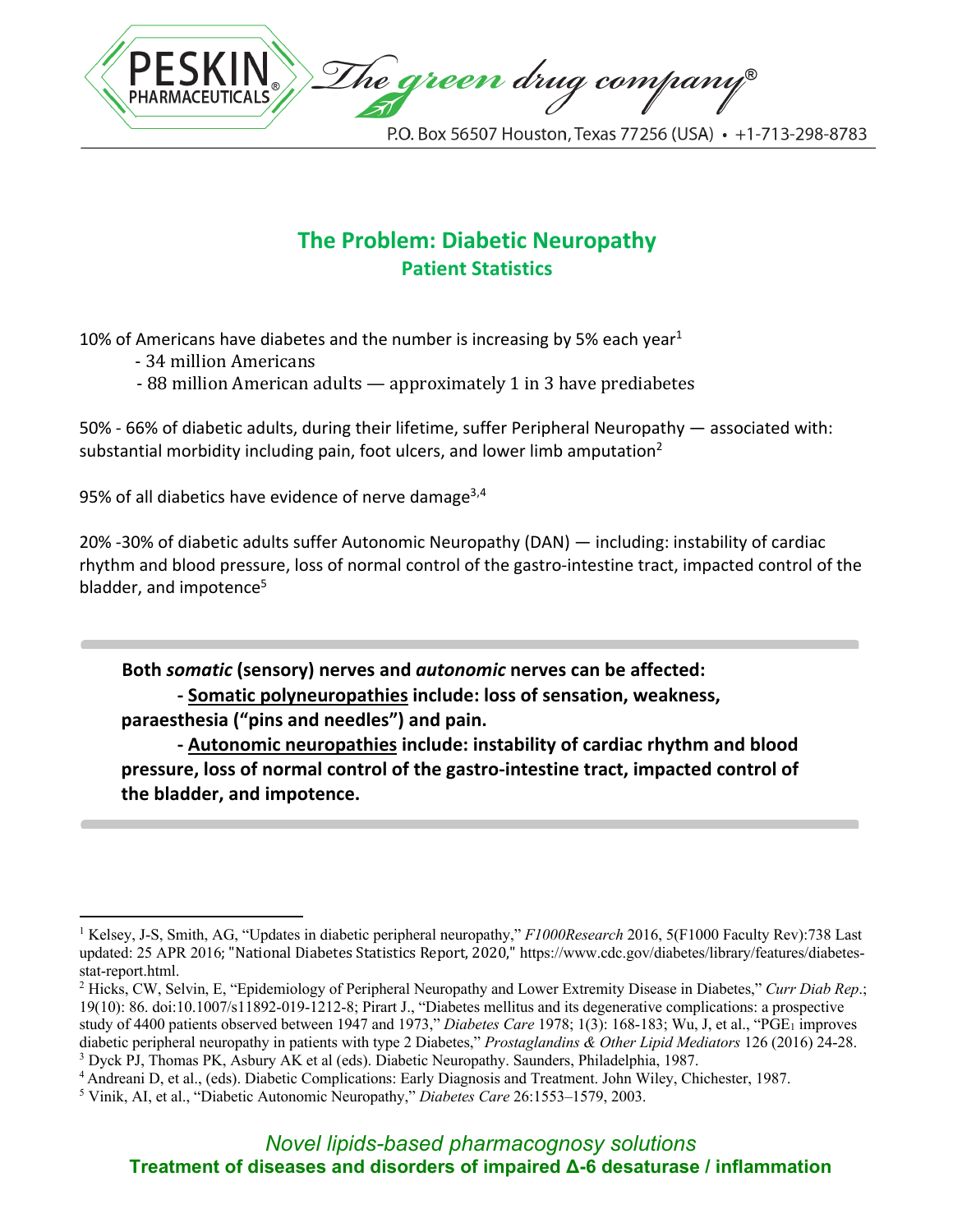#### **EZTREK**™**— The New Patented Medical Food Treating Diabetic Neuropathy & Its Complications**

It is well documented that diabetic patients have *impaired delta-6 desaturase (D6D) metabolic pathways* from impaired insulin production.<sup>1,2,3</sup> In particular, this metabolic defect causes a poor antiinflammatory response in Type I patients. Even with insulin therapy, the pathway is still deficient.<sup>4</sup> Type II patients also have *significant impairment of D6D activity*.<sup>5</sup> This deficiency directly decreases PGE<sub>1</sub> output.  $PGE<sub>1</sub>$  is both a powerful anti-inflammatory and vasodilator.

PGE<sub>1</sub> is critical to expedited DFU healing. Diabetic patients may possess only 42% of PGE<sub>1</sub>'s binding functionality  $-$  a 58% decrease compared with normal, non-diabetic patients.<sup>6</sup> Steroids (glucocorticoids) further impair the  $\Delta$ -6 desaturase pathway.<sup>1,7</sup> NASIDs also impede the  $\Delta$ -6 desaturase pathway.8 During hypoglycemic episodes, the hormone glucagon is produced, further impeding the Δ-6 desaturase pathway (by means of  $cAMP$ ).<sup>1,9</sup>

Even with good blood glucose control, endocrinologists may still see patients with severe neuropathy  $-$  controlling blood sugars alone is often insufficient.<sup>10</sup>

Improvement in cardiovascular and microvascular blood flow, and oxygenation to the nerve is required for optimum results in treating diabetic neuropathy.<sup>10</sup>

#### **PGE1 compensates for impaired Δ-6 desaturase deficiency and uniquely addresses underlying etiology — simultaneously optimizing multiple metabolic pathways, including:**

1. The Δ-6 desaturase metabolic pathway favors the omega-3 series. Alpha-linolenic acid is important for tissue structure and support. However,  $PGE_1$  is produced exclusively from

<sup>6</sup> Dutta-Roy, Asim, "Effect of Evening Primrose Oil Feeding on Erythrocyte Membrane Properties in Diabetes Mellitus,"

<sup>1</sup> Brenner, RR, "Hormonal modulation of Δ-6 and Δ-5 desaturases: case of diabetes," *Prostaglandins, Leukotrienes, and Essential Fatty Acids*, 68 (2003), 151-162.

<sup>2</sup> Das, UN, "Essential fatty acids: biochemistry, physiology and pathology," *Biotechn*., 2006, 1, 420-439.

 $3$  Mikhailidis DP, et al., "The effect of dihomogammalinolenic acid on platelet aggregation and prostaglandin release, erythrocyte membrane fatty acids and serum lipids: Evidence and defects in PGE<sub>1</sub> synthesis, and  $\Delta$ 5-desaturase activity in insulin-dependent diabetics," *Diabetes Research* (1986), 3, 7-12.

 $4$  Brown JE, Lindsay RM, Riemersma RA, "Linoleic acid metabolism in the spontaneously diabetic rat: Δ-6 desaturase activity vs. product/precursor ratios," *Lipids*. 2000 Dec;35(12):1319-23.

<sup>5</sup> Huang M, et al., "FADS Gene Polymorphisms, Fatty Acid Desaturase Activities, and HDL-C in Type 2 Diabetes," *Int. J. Environ. Res. Public Health*, 2017, 14, 572; Horrobin, DF, "Essential fatty acids in the management of impaired nerve function in diabetes," *Diabetes*, Vol 45, Suppl 2, Sept. 1997, pages S90-S93.

Omega-6 Essential Fatty Acids: Pathophysiology and Roles in Clinical Medicine, Wiley-Liss, NY, 1990, pages 505-511.

<sup>7</sup> Brenner, RR, "Nutritional and hormonal factors influencing desaturase of essential fatty acids," *Prog Lipid Res.*, 1981;20:41-7. <sup>8</sup> Horrobin, DF, "Essential fatty acids in the management of impaired nerve function in diabetes," *Diabetes*, Vol 45, Suppl 2, Sept. 1997, pages S90-S93.

<sup>9</sup> De Gomez Drumm, IT, de Alaniz, MT, Brenner, RR, "Effects of glucagon and dibutyryl adenosine 3'5'-cyclic monophosphate on oxidative desaturase of fatty acids in the rat," *J. Lipids Res*., 16 (1975), 264-268.

 $10$  Jamal GA. Pathogenesis of diabetic neuropathy: the role of the n-6 essential fatty acids and their eicosanoid derivatives. *Diabetic Med* 1990; 7: 574-579; Hong, L, et al., "Clinical efficacy of different doses of lipo-prostaglandin E1 in the treatment of painful diabetic peripheral neuropathy," *Journal of diabetes and its complications* 29 (2015) 1283–1286.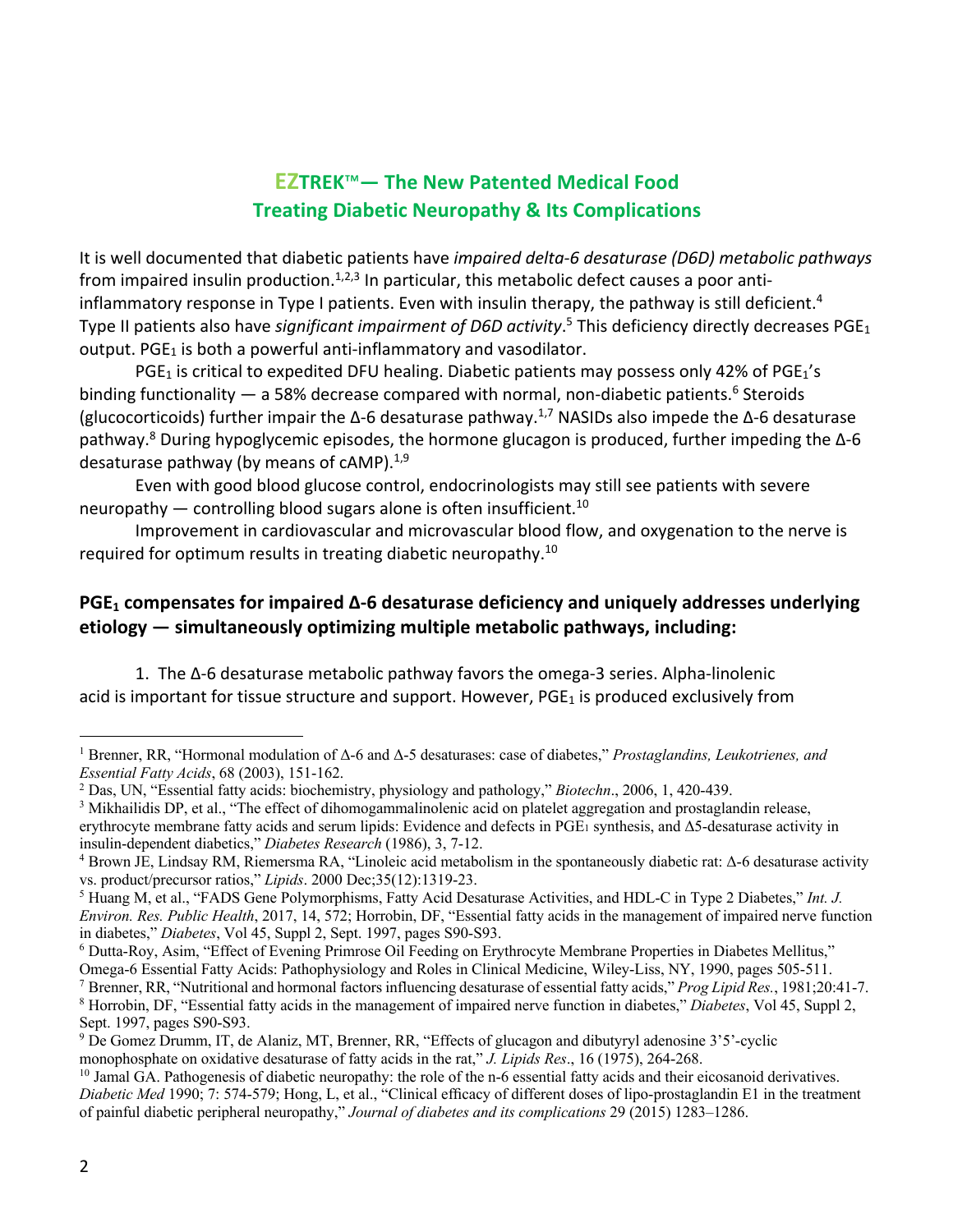the omega-6 series. **EZTREK**™ solves this issue by specific calibration of both omega-6 / -3 series and with specific modulation of their long-chain metabolites. $1,2,1,2$ 

2. **EZTREK™** further enhances patients' production of  $PGE_1$  → by calibration of gamma-linolenic acid with docosahexaenoic acid  $-$  significantly decreasing inflammatory symptoms of neuropathy.<sup>3</sup> "PGE<sub>1</sub> can reactivate Na(+)-K(+)-ATPase at the surfaces of nerve cells, improve neuronal metabolism and inhibit oxidation of the plasma membrane of a cell, all of which contribute to the improvements of  $DPN.^{"4}$ 

3. Myelin is comprised of lipids.<sup>5</sup> Polyunsaturated fatty acids of the n-6 series also form key structural components of the neuronal cell membrane, membrane-bound enzymes and myelin.<sup>1</sup> The **EZTREK**™ formulation maximizes nerve healing.

4. Diabetic patients frequently consume (processed) foods that decrease the most fundamental substrate precursor of PGE<sub>1</sub> — functional linoleic acid.<sup>6,7,8</sup> Furthermore, the important cellular unfolded protein response (UPR) in secretory cells, such as the pancreas, is activated not only by unfolded proteins, but also by aberrant lipid composition (induced by the diet) of the ER membrane referred to as lipid bilayer stress. This response can trigger long-term stress (chronic inflammation). **EZTREK**™ **calibrated EFA / eicosanoid modulating ratios are formulated to compensate for this and other obstacles that may impede the Δ-6 desaturase pathway**. 9

5. "This effect [from PGE1] might *prevent nerve tissue ischemia*… and *ameliorate nerve function* — by *increasing oxygen delivery*…."10 **EZTREK**™ **is designed for maximum cellular oxygenation.**<sup>11</sup>

<sup>7</sup> Das, UN, "Essential fatty acids: biochemistry, physiology and pathology," *Biotechn.,* 2006, 1, 420-439.

<sup>&</sup>lt;sup>1</sup> Brenner, RR, "Inhibitory effect of docosa-4,7,10,13,16,19-hexaenoic acid upon the oxidative desaturation of linoleic into gamma-linolenic acid and of alpha-linolenic into octadeca-6,9,12,15-tetraenoic acid," *Biochim. Biophys. Acta*., 137 (1967), 184-186.

<sup>2</sup> Cho, HP, Nakamura, MT, Clarke, SD, "Cloning expression and regulation of human Δ-5 desaturase," *J. Biol. Chem*, 274 (1999), 37335-37339.

<sup>&</sup>lt;sup>3</sup> Jamal, GA & Carmichael, H, "The effect of  $\gamma$ -linolenic acid on human diabetic peripheral neuropathy: A double-blind placebo controlled trial," *Diabetic medicine: journal of the British Diabetic Association*. Vol.7 (4), 1990: 319-323; Brenner, RR, "Nutritional and hormonal factors influencing desaturase of essential fatty acids," *Prog Lipid Res*., 1981;20:41-7.

<sup>4</sup> Jang, D, et al., "Prostaglandin E1 plus methylcobalamin combination therapy versus prostaglandin E1 monotherapy for patients with diabetic peripheral neuropathy: A meta-analysis of randomized controlled trials," *Medicine* (2018) 97:44, pages 1-8.

 $5$  Trapp, BD & Bernsohn, J, "Essential fatty acid deficiency and CNS myelin. Biochemical and morphological observations," *J Neurol Sci*. 1978 Jul;37(3):249-66.

<sup>6</sup> Brenner, RR, "Hormonal modulation of Δ-6 and Δ-5 desaturases: case of diabetes," *Prostaglandins, Leukotrienes, and Essential Fatty Acids*, 68 (2003), 151-162.

<sup>8</sup> Anton, SD, et al., "Differential effects of adulterated versus unadulterated forms of linoleic acid on cardiovascular health," *J Integr Med*, 2013; 11(1):2–10.

<sup>9</sup> Kristina Halbleib, et al., "Activation of the Unfolded Protein Response by Lipid Bilayer Stress," *Molecular Cell* (2017); "Molecular biologists discover an active role of membrane lipids in health and disease," August 4, 2017 https://phys.org /news/2017-08-molecular-biologists-role-membrane-lipids.html

<sup>&</sup>lt;sup>10</sup> Okuda, Y, et al., "Hemodynamic Effects of Lipo-PGE<sub>1</sub> on Peripheral Artery in Patients with Diabetic Neuropathy: Evaluated by Two-Dimensional Color Doppler Echography," *Diabetes Research* (1993);22(2): 87- 95. ["The present study shows *PGE1 increase both the vascular size and blood flow (significantly increasing from cross- sectional area of*  $2.6 \pm 0.2$  *to*  $3.5 \pm 0.2$ *mm*<sup>2</sup>; the adoralis artery blood flow index significantly increased from  $40 \pm 7$  to  $60 \pm 11$ ) in the a. doralis pedis."].

<sup>11</sup> Campbell, IM, et al., "Abnormal fatty acid composition and impaired oxygen supply in cystic fibrosis patients," *Pediatrics* 1976; 57: 480–486.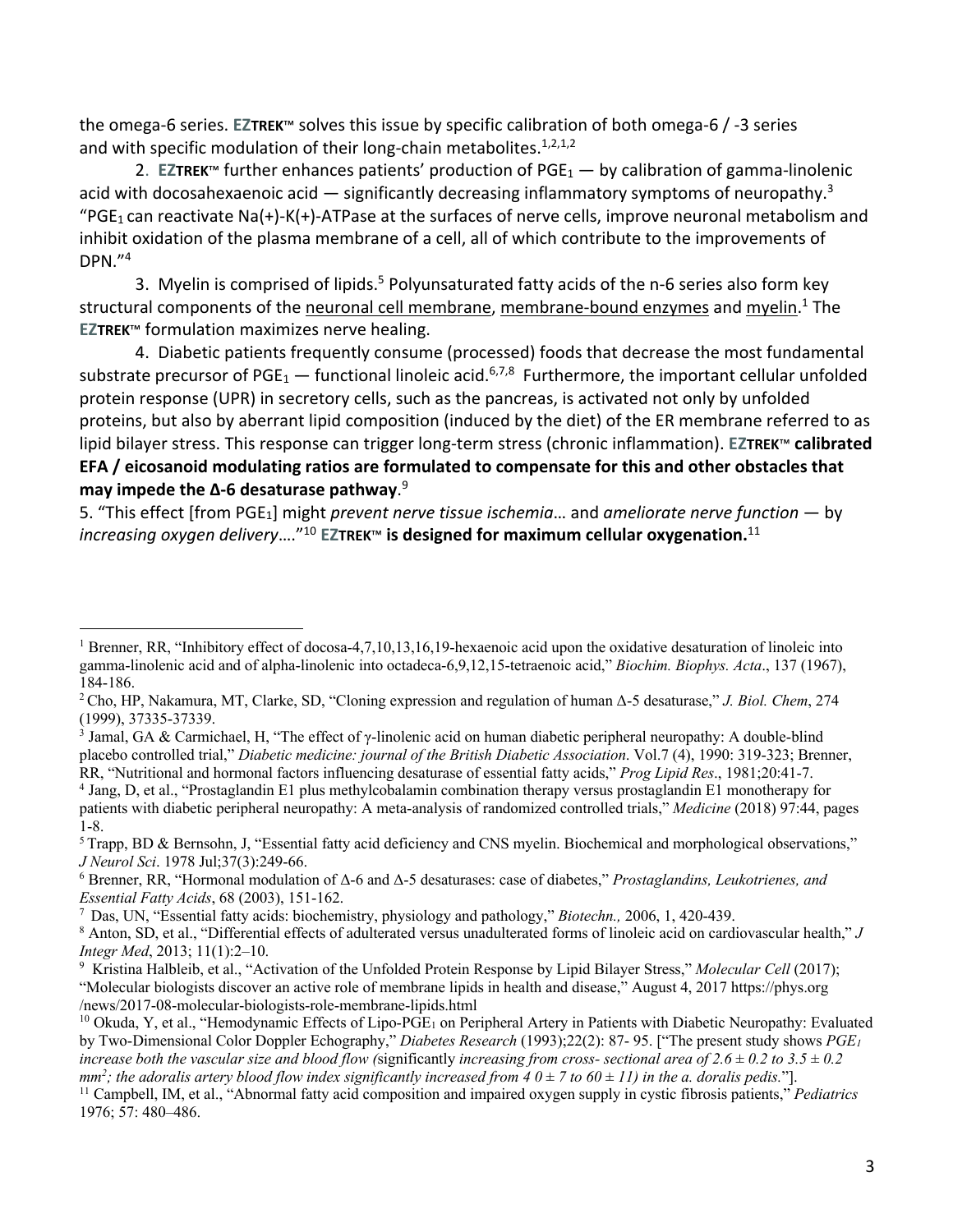### **How EZTREK**™ **Works Uniquely Treating Diabetic Neuropathy**

*Utilizing Novel Mechanisms of Action*



**Lipids are the #1 (Modifiable) Variable in Tissue Composition with Potential to Impact Healing.**1,2

<sup>&</sup>lt;sup>1</sup> E. Wainwright, Y. S. Huang, et al., "The effects of dietary n-3/n-6 ratio on brain development in the mouse: a dose response study with long-chain n-3 fatty acids," Lipids, vol. 27, no. 2, pp. 98–103, 1992; W. E. M. Lands, et al., "Quantitative effects of dietary polyunsaturated fats on the composition of fatty acids in rat tissues," *Lipids*, vol. 25, no. 9, pp. 505–516, 1990. <sup>2</sup> C.V. Felton, et al., "Relation of Plaque Lipid Composition and Morphology to the Stability of Human Aortic Plaques," *Arteriosclerosis, Thrombosis, and Vascular Biology*," Vol. 17, No. 7, 1997, pp. 1337-1345.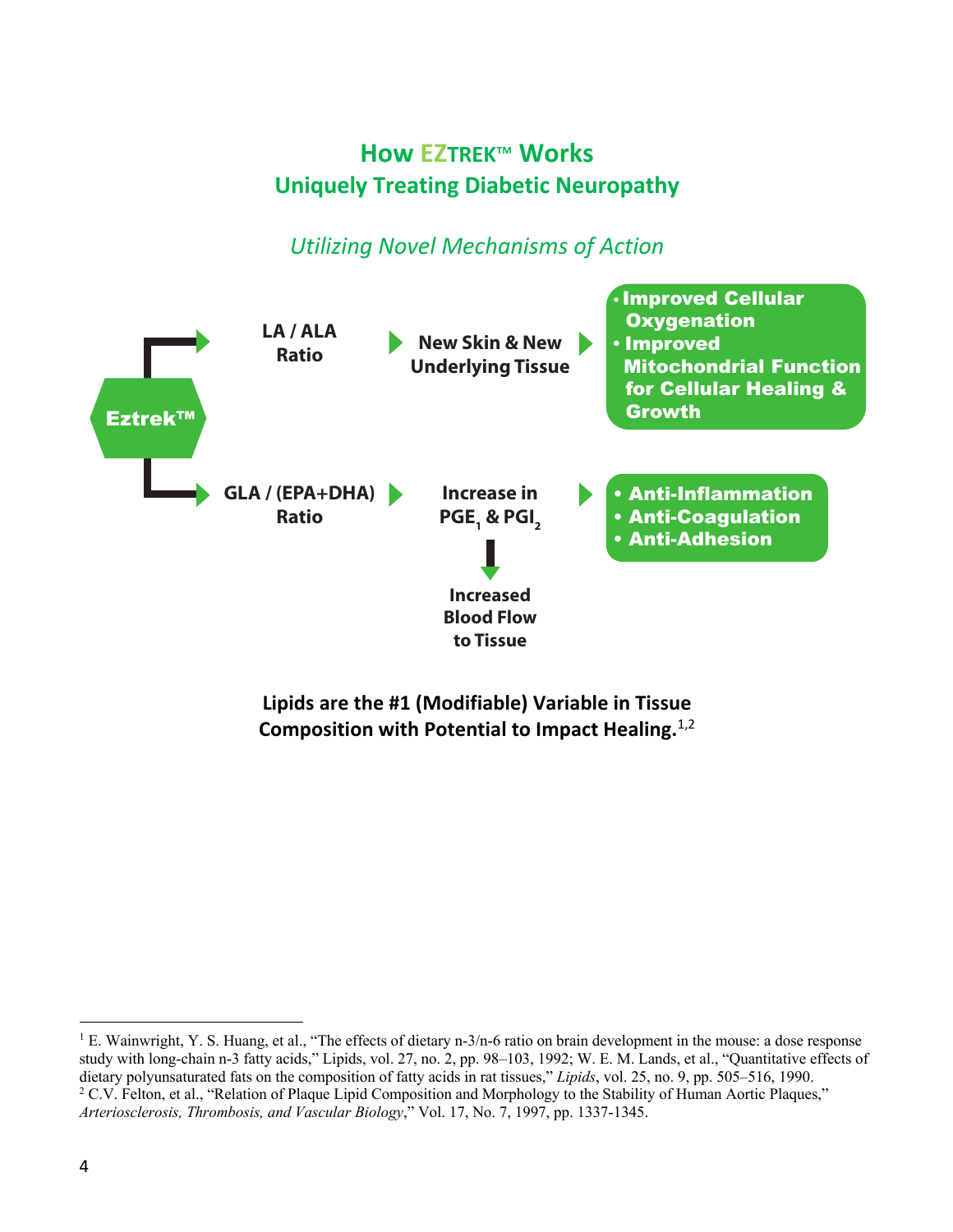

"…Motor nerve conduction velocities of peroneal, median, and ulnar nerves all significantly improved in PGE<sub>1</sub> group .... Similarly, sensory nerve conduction velocity of sural and ulnar nerves showed a significant improvement after PGE<sub>1</sub> treatment. Microvascular dysfunction causes regional ischemia and oxygen deficiency in nerves, and impair blood-nerve barrier, which eventually results in neural edema and dystrophy and nerve degeneration. Studies have demonstrated that  $PGE_1$  can limit injury by regulating blood flow, normalizing nitric oxide and superoxide release, limiting inflammation by reducing leukocyte infiltration, reducing circulating plasma endothelin-1 (ET-1) level, and inhibiting proinflammatory cytokine production." (Wu, J, et al., "PGE<sub>1</sub> improves diabetic peripheral neuropathy in patients with type 2 Diabetes," Prostaglandins & other Lipid Mediators 126 (2016) 24–28).

**EZTREK**™**, the new patented Medical Food — specifically and uniquely formulated for the diabetic population**. Positively impacts multiple metabolic pathways simultaneously. **EZTREK**™ distinctively compensates for impaired Δ-6 desaturase functionality — increasing  $PGE<sub>1</sub>$  output to expedite neuropathic healing.